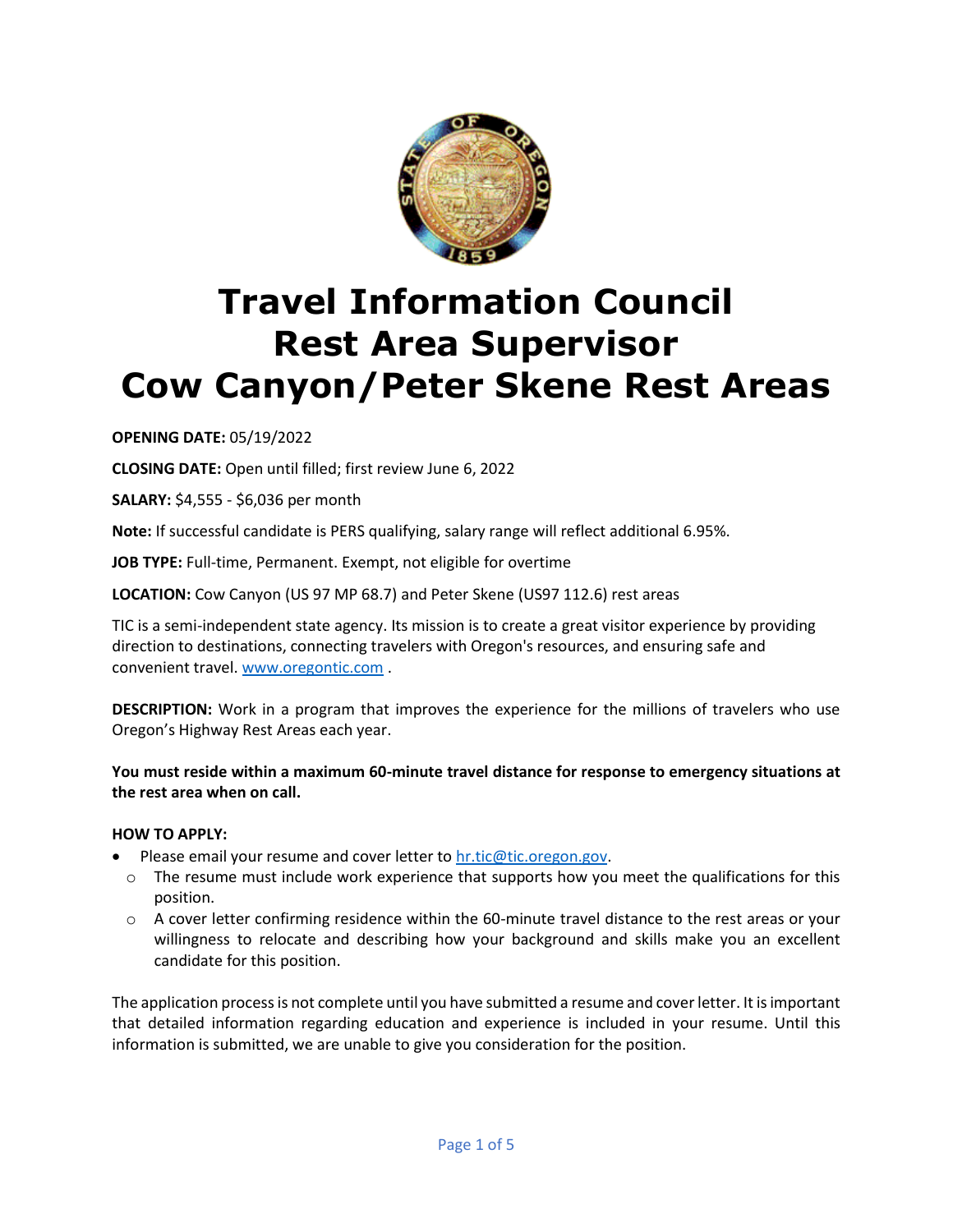#### **WHAT'S IN IT FOR YOU:**

- Medical, dental, and vision plans for the employee and qualified family members, including \$10,000 in employee basic life insurance.
- Paid sick leave, vacation, personal leave and 11 paid holidays per year.
- Membership in Public Employees Retirement System (PERS)/Oregon Public Service Retirement Plan (OPSRP). Upon eligibility to participate, employees pay 6% through payroll deduction each month.

**DUTIES & RESPONSIBILITIES:** The primary purpose of the Rest Area Supervisor position is to provide direct oversight and management of day-to-day operations of Rest Areas, supervise other Rest Area employees, and oversee the activities of contractors or licensed personnel performing electrical, plumbing, painting and other work. The supervisor is responsible to monitor and maintain all systems to ensure safe and efficient operations. Ensures budgetary and expense controls. Serves as a key field representative to other agencies, partners, and the public.

### **Examples of Duties:**

- Directs and supervises the work and activities of staff and contractors working on facilities and grounds. Inspects staff and contractors' work and reports on quality, acceptance, or improvements needed. Sets goals for subordinates, keeps accurate and timely supervisor logs, and conducts performance appraisals.
- Works with Rest Area administration to develop operating budget. Ensures that Rest Area expenditures are within budget and approved.
- Monitors water, wastewater and other systems; tests and maintains as necessary.
- Performs minor maintenance and repairs to facilities, equipment, and fixtures as necessary, including unplugging toilets, replacing light bulbs, removing graffiti, and painting.
- Maintains appropriate inventory of parts, maintenance supplies and materials.
- Maintains accurate daily logs, working files, inventories, contracts and records.
- Develops efficient and cost-effective methods of rest area maintenance and operations while assuring that TIC maintenance standards are met on all facilities and grounds.
- Ensures that accurate methods are used to monitor the inventory and condition of facilities, equipment, utility systems and grounds.
- Conducts property inspections for negative impacts to structures and grounds.
- Writes material or work specifications, obtains quotations, purchases materials or authorizes work per agency operating procedures and policies.
- Develops specific plans including labor, material, equipment, and budget for approval of projects. Participates in the selection of contractors.
- Supervises Rest Area Specialists and Technicians by giving direction and assigning tasks. Controls work schedules, time sheets, and purchases.
- Participates in the hiring process of new Rest Area staff. Provides training to Rest Area Specialists and other staff in work procedures and performance standards required to manage the Rest Area.
- Ensures that all Rest Area staff comply with all applicable rules and laws, safety requirements, and TIC policies and procedures.
- Interacts with the traveling public. Promotes compliance with Rest Area rules and regulations. Discourages unapproved or disruptive activities. Requests law enforcement assistance as needed.
- Works with free coffee program permit holders and other volunteers.
- Cooperates with local advocates working with TIC to help plan and develop Rest Area improvements. Interfaces with other agencies involved with Rest Area operations.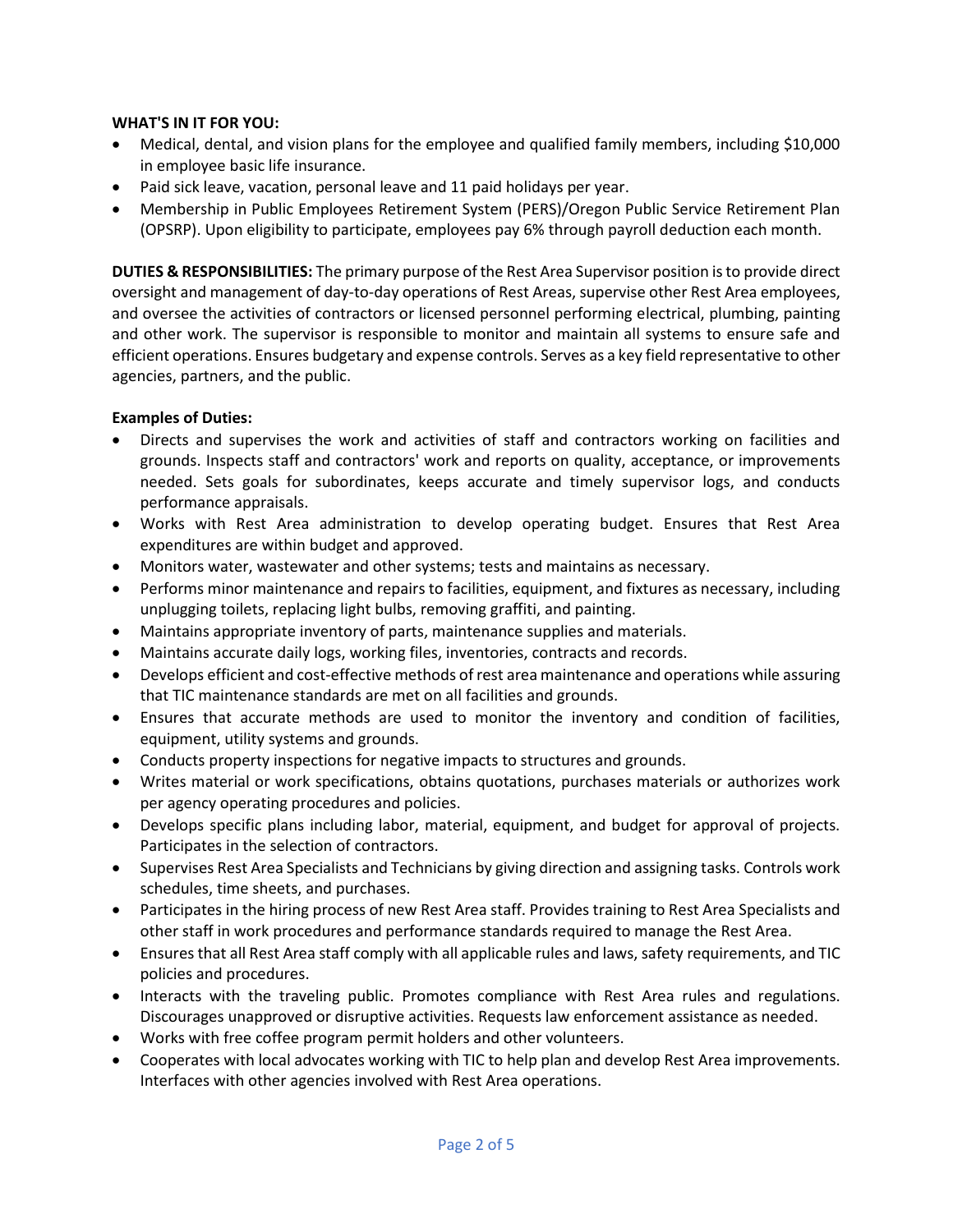- Works with and responds to other TIC staff through phone, email, and in-person contact that supports open communications, demonstrates a positive business attitude, and promotes an environment of mutual respect.
- Reports daily to the Rest Area Program Manager any incidents or changes in normal activities and operations. Responds to Rest Area emergencies and report those emergencies up the chain of command.
- Ensures restrooms are clean, either by overseeing work of contractor(s) or by sweeping, washing, disinfecting and mopping floors, walls, ceilings and fixtures with approved chemicals. Areas of cleaning include inside and outside walls, toilets, urinals, fixtures, ceilings, floors, mirrors, hand dryers, windowsills, partitions, and garbage cans; and keeping dispensers filled.
- Collects and disposes of garbage, litter, tree limbs and other debris. Cleans tables, benches, walkways, parking areas, signs, drinking fountains and other fixtures.
- Inspects and monitors appearance and condition of facilities, equipment, utility systems and grounds; reports needed repairs, safety hazards, or conditions requiring outside vendor services. Takes appropriate and necessary measures to eliminate or mitigate hazards. Checks electrical use to ensure that hazards are not created.
- Monitors building security and safety by performing such tasks as inspecting doors, windows and locks to ensure they are properly and securely fastened.
- Removes snow from sidewalks, walkways and parking areas using snow removal equipment.
- Mows turf areas to maintain neat and trim appearance. Edges sidewalks regularly.
- Trims grounds around shrub beds and picnic table pads as well as fence lines and areas not accessible by mower. Trims shrubs and keeps beds free from litter and weeds. Removes dead shrubs and replants as needed.
- Blows sidewalks and picnic areas after mowing. Keeps leaves removed from all areas. Pressure washes sidewalks as needed.

## **Screening Criteria**

Education and Experience:

- Three years of management, lead work, or supervisory experience which includes customer service (e.g., supervising personnel, scheduling, performance evaluation, hiring recommendation, practices of employee relations, etc.) AND maintenance experience (e.g., construction trades, landscaping); OR
- A Bachelor's degree AND 18 months of management, lead work, or supervisory experience which includes customer service (e.g., supervising personnel, scheduling, performance evaluation, hiring recommendation, practices of employee relations, etc.) AND maintenance experience (e.g., construction trades, landscaping); OR
- An Associate's degree AND 2 years of management, lead work, or supervisory experience including customer service (e.g., supervising personnel, scheduling, performance evaluation, hiring recommendation, practices of employee relations, etc.) AND maintenance experience (e.g., construction trades, landscaping).
- OR any satisfactory equivalent combination of education and experience which ensures the ability to perform the essential functions of the position.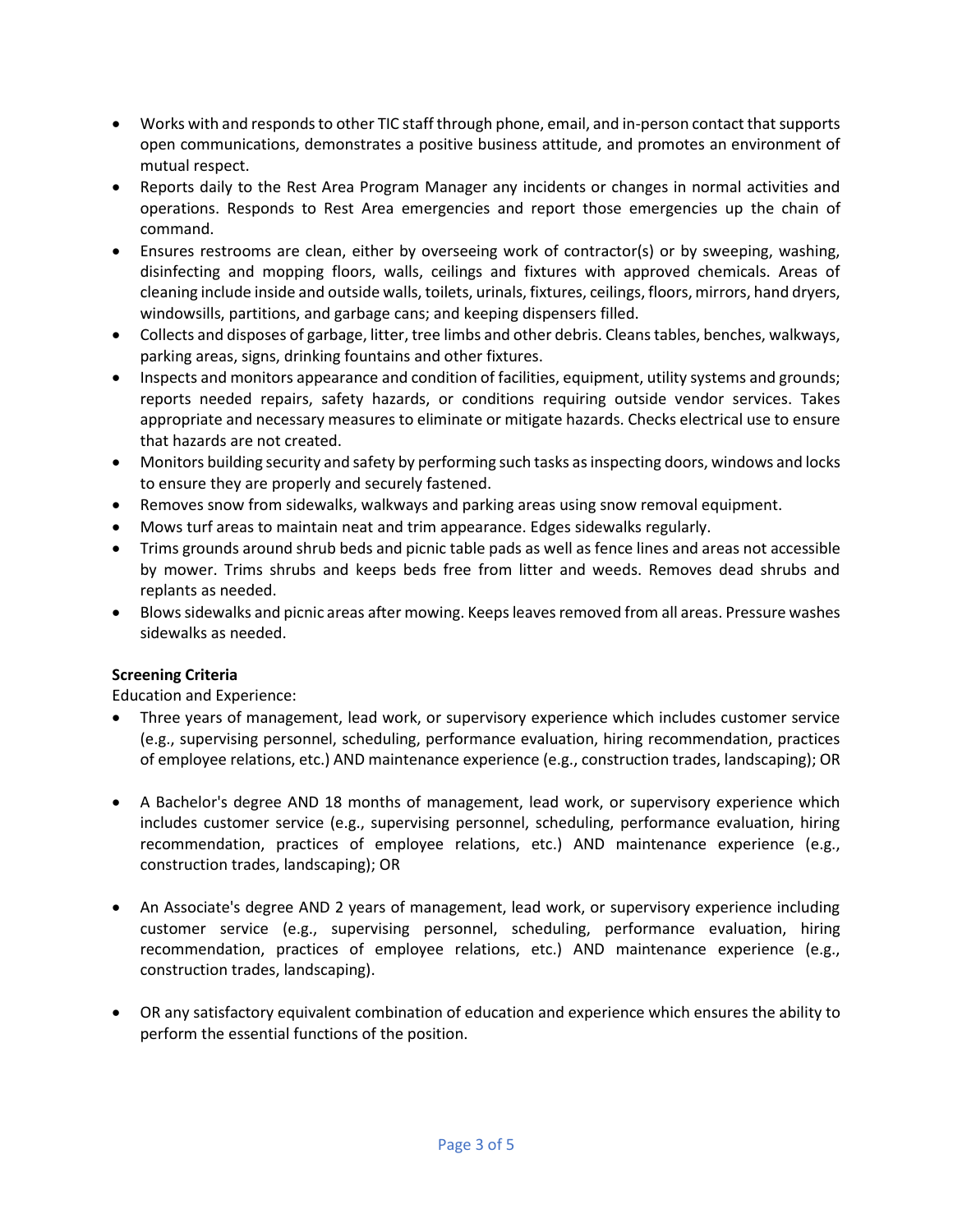**Special Requirements/Licenses**: A valid driver's license and proof of an acceptable driving record are required. Current First Aid/CPR certification from an agency-accepted certification authority is required. A Level 1 Wastewater System Operator Certification is preferred.

**Additional Requirements:** The individual in this position must perform position duties in a manner which promotes customer service and harmonious working relationships, including treating all persons courteously and respectfully; actively engage in and promote a positive work environment; develop good working relationships with agency personnel and with appropriate external partners; identify and resolve problems in a constructive manner; demonstrate openness of constructive feedback and suggestions; and contribute to a positive, respectful, and productive work atmosphere creating a positive, productive environment focused on results*.* Regular attendance is an essential function required to meet the demands of this job and to provide necessary services.

**Knowledge of**: Basic facility operations and maintenance; federal, state and agency statutes, rules and processes; appropriate state and federal safety and personal protective safety policies, laws, regulations, practices and procedures; personnel rules; State and TIC policies and internal procedures.

**Skills**: Excellent supervisory skills including assigning work, evaluating quality and quantity of maintenance and operations work performed by direct-report personnel, and providing effective supervision and performance feedback to direct-report personnel and contractors; training and giving direction concerning work procedures; effective interpersonal and written communication; safe use of tools, material and equipment associated with landscape, building, facility and utility system maintenance; basic plumbing, carpentry, painting and grounds keeping; basic computer operations and software, including Microsoft Office for email, spreadsheets and word processing; excellent time management.

**Ability to**: Meet the physical demands of the position; determine the most effective and efficient methods, means and personnel by which operations are to be conducted; provide exceptional customer service and courtesy while communicating with others, including upset and difficult rest area visitors; promote compliance with rest area rules; maintain composure and take appropriate action during emergency or emotionally-charged situations; use excellent judgment in evaluating situations, applying rules and guidelines, determining and carrying out appropriate courses of action; provide factual information based on observation, knowledge and understanding; prioritize and meet deadlines; operate hand and power tools.

#### **Physical Demands of Position:**

Works in, on and around buildings, facilities and grounds, inside and outside in all weather conditions; uses vision and hearing, manual dexterity, communication and motor skills to perform duties, including emergency response situations; traverses up and down inclines and stairs, over rough, uneven and slippery terrain or paved surfaces; maneuvers objects weighing up to 50 pounds; uses ladders, reaches above shoulder level, and works on hands and knees; bends, stoops, crouches, kneels, climbs, twists, pushes and pulls in regular performance of duties. This position requires both verbal and written communication abilities.

#### **Working Conditions:**

While performing the duties of this position, the employee is working indoors and outdoors; interacts frequently with the public; often works alone; may work various shifts including weekends, holidays, evenings and long hours on short notice; regularly travels between assigned rest areas; occasionally travels, including overnight, to headquarters or other facilities for meetings and training; may be exposed